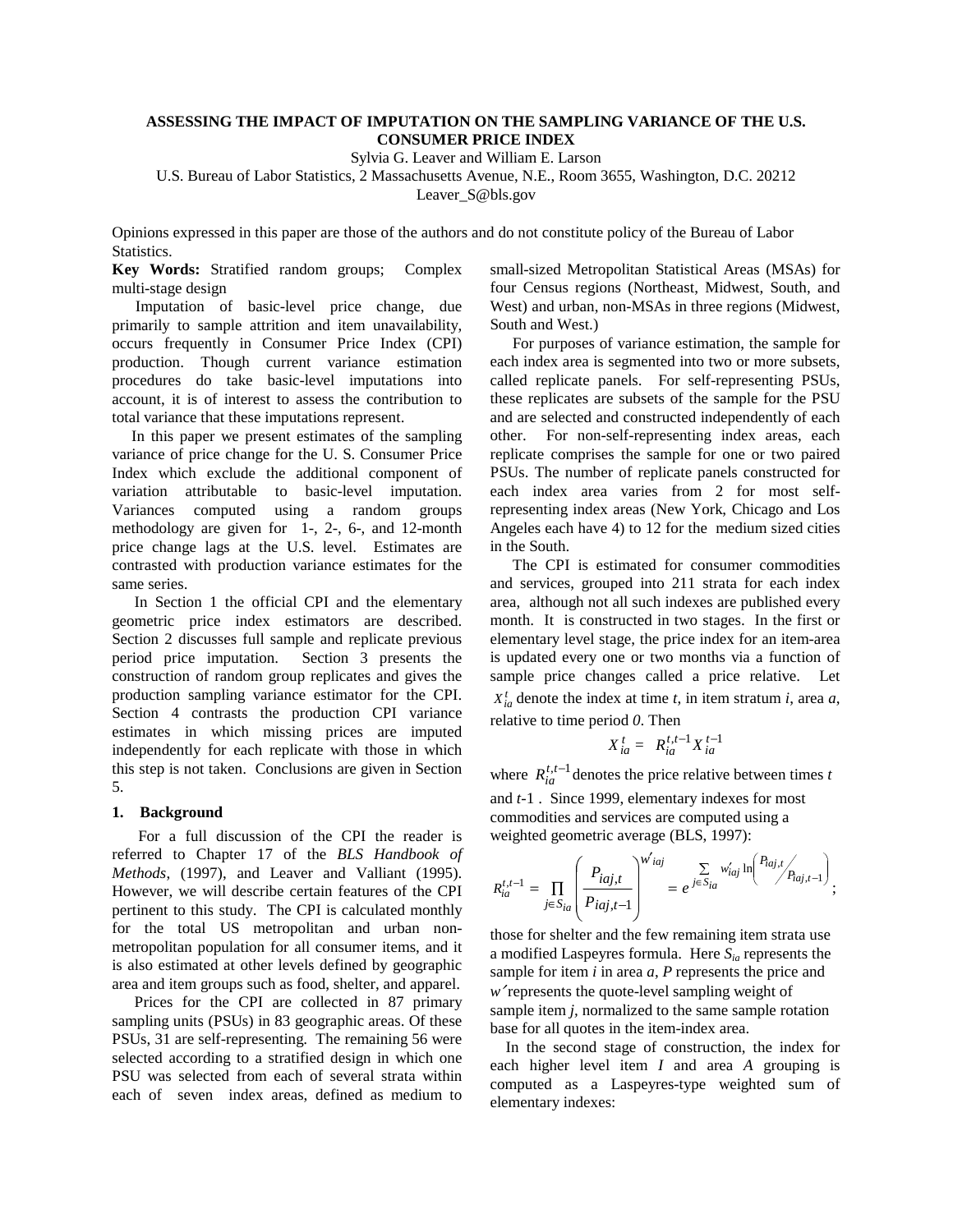(1) 
$$
x_{IA}^t = \sum_{i \in I} \sum_{a \in A} RI_{ia} X_{ia}^t
$$
, where

*RI<sub>ia</sub>* is the item-area expenditure-based relative importance, computed from the Consumer Expenditure Survey. In addition to the full sample index series, replicate index series are constructed in an analogous manner, using the corresponding sample panel for each item and item aggregate in each index area, and replicate expenditure weights..

Earlier work in estimating the sampling variance of the CPI was largely devoted to the Laspeyres estimator. Dippo and Wolter (1983) compared Taylor series approximations to jackknifing. In a series of papers, Leaver (1990), Leaver et al. (1991), and Leaver and Swanson (1992), a hybrid random-groups-Taylor series approach was used to estimate the sampling variance of the CPI. Leaver and Valliant (1995) compare this hybrid estimator with a stratified random groups estimator using VPLX (Fay, 1998) software. Current official CPI variance estimates are also based on a stratified random groups estimator (Swanson, 1999 and BLS, 2000). Baskin and Leaver (1996) explored variance estimation for the basic geometric means estimator for the housing component of the CPI and Leaver and Cage (1997) investigated sampling variance behavior for a series of alternatively aggregated price indexes using a stratified jackknife method, and Leaver and Larson (2001) investigated sampling variance behavior of a scanner-based experimental index using stratified jackknife methods. This paper builds on these previous studies and is the first to provide estimates of the effect of imputation on the sampling variability for price change for the production CPI estimates.

#### **2. Full Sample vs. Replicate Imputation**

 In CPI price relative estimation, missing previous period prices for quotes for which current prices are available are imputed by multiplying a collected or imputed price in the previous period by the full sample *t-2* to *t-1* price relative for the item-area. This procedure is repeated to also impute a replicate level price, to be used in replicate relative computation, using the replicate sample *t-2* to *t-1* price relative for the item-area. Separate replicate level price imputation allows for the inclusion of imputation variance in the resulting sampling variance estimates.

 In this paper we investigate the effect of using full sample index area relatives (Method 1) versus replicate-level relatives (Method 2) to impute missing *t-1* prices in replicate index computation. The focus of our study were the eight item strata comprising fresh fruits and vegetables. The overall rate of previous price imputation in CPI relative estimation for these item strata averaged about 5.2 percent per month over the study period, though such rates varied by month and item.

#### **3. Variance Estimation Methodology**

A random groups variance estimator was used to compute the sampling variability of price change for the eight item strata and their aggregate index using both methods of replicate price imputation. Replicate index series { $X^t_{\{mr\}}$ }were constructed for each month  $t =$  January 2000,...,December 2001 for each of  $n_m$ replicates in each index area *m* in the following manner: For each replicate series indexed by *mr*, the index was computed by replacing the full sample estimate for area *m* with its corresponding estimate from replicate panel *r* and aggregating this with full sample estimates for all other index areas:

$$
X_{\{mr\}}^{t} = \sum_{m' \neq m} RI_m \prod_{s=0001}^{t} R_m^{s,s-1} + RI_m \prod_{s=0001}^{t} R_{\{mr\}}^{s,s-1}
$$
  
where 
$$
R_{\{mr\}}^{t,t-1} = \left( \prod_{q \in mr} \left( \frac{p_q^{t}}{p_q^{(t-1)}} \right)^{s_{qr}} \right)
$$
 We note that  $R_{\{mr\}}^{t,t-1}$  is

computed like  $R_m^{t,t-1}$  with the exceptions that it uses just the prices {  $p_q^t$ ,  $p_q^{(t)}$  $\binom{(t-1)}{s}$ , assigned to replicate *r* and that the expenditure share weight,  $S_{qr}$  is ratioadjusted sum to 1 over the quotes assigned to replicate in that area.

$$
S_{qr} = \frac{S_q}{\sum_{q' \in \ r} S_{q'}}
$$

Replicate estimates of *k*-month price change were then computed as ratios of the relevant replicate indexes:  $PC^{t,t-k}_{\{mr\}} = [(X^{t}_{\{mr\}}/X^{t-k}_{\{mr\}}) - 1] * 100$ . The random groups estimator of the variance of  $PC^{t,t-k}$  was then:  $\sum_{i=1}^{n} \sum_{r=1}^{n} \frac{1}{n_m (n_m-1)} \Big( PC_{\{mr\}}^{l,t-k} - PC^{l,t-k} \Big)$  $\left( PC^{t,t-k} \right) = \sum_{m=1}^{50} \sum_{r=1}^{6m} \frac{1}{n_m (n_m-1)} \left( PC^{t,t-k}_{\{mr\}} - PC^{t,t-k} \right)$  $\left( PC^{t,t-k} \right) = \sum_{m=1}^{38} \sum_{r=1}^{n_m} \frac{1}{n_m (n_m-1)} \left( PC^{t,t-k}_{\{mr\}} - PC^{t,t-k} \right)^2$  $(n_m - 1)$  $(t-k) = \frac{38}{5} \frac{m_m}{s} = \frac{1}{5}$ *m*  $n_{\underline{m}}$  $V\left(PC^{t,t-k}\right) = \sum_{m=1}^{50} \sum_{r=1}^{6m} \frac{1}{n_m (n_m-1)} \left(PC^{t,t-k}_{\{mr\}} - PC^{t,t-k}\right)$ 

### **4. Findings**

 Table 1 below gives estimates of 1-month price change and 1-month price change standard error for each method of quote level imputation for the aggregate of the eight fresh fruits and vegetables strata. For Method 1, full sample imputed prices were used in both full sample and replicate price relative computation, and for Method 2, replicate imputed prices were used. The table also presents the percentage of the quotes for which previous period prices were imputed, and the contribution to the aggregate variance attributable to imputation for the national index series for the item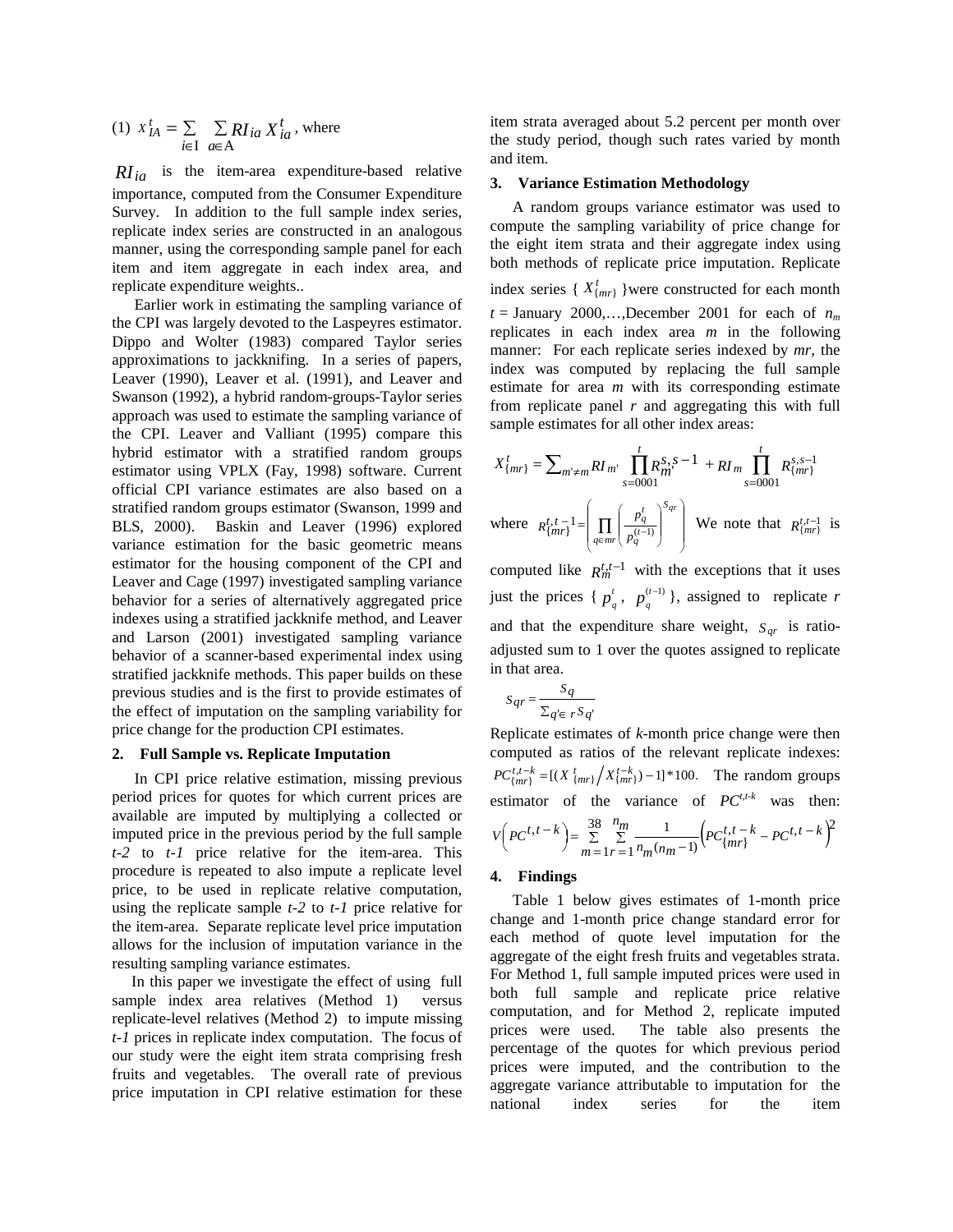|        | Fresh Fruits & | Method 1 | Method <sub>2</sub> | Difference  | $%$ of      | % of       | Citrus     | Method 1 | Method 2 | % of             | $%$ of     |
|--------|----------------|----------|---------------------|-------------|-------------|------------|------------|----------|----------|------------------|------------|
|        | Vegetables,    | 1 Mo PC  | 1 Mo PC             | in Standard | Useable     | Variance   | Fruits.    | 1 Mo PC  | 1 Mo PC  | Useable          | Variance   |
| Month  | 1 Mo PC        | Standard | Standard            | Errors      | Quotes with | Due to     | 1 Mo PC    | Standard | Standard | <b>Ouotes</b>    | Due to     |
|        |                | Error    | Error               |             | t-1 Price   | Imputation |            | Error    | Error    | with t-1         | Imputation |
|        |                |          |                     |             | Imputed     |            |            |          |          | Price            |            |
| 200002 | $-4.0464$      | 0.6082   | 0.6247              | 0.0166      | 8.55%       | 5.2375%    | 2.5997     | 1.2915   | 1.3541   | Imputed<br>7.73% | 9.03%      |
|        |                |          |                     |             |             |            |            |          |          |                  |            |
| 200003 | $-0.5657$      | 0.5724   | 0.5912              | 0.0188      | 7.18%       | 6.2608%    | $-1.5219$  | 1.2951   | 1.3174   | 6.61%            | 3.35%      |
| 200004 | 0.1270         | 0.4966   | 0.5260              | 0.0294      | 5.25%       | 10.8721%   | $-0.9856$  | 1.1769   | 1.2151   | 5.03%            | 6.20%      |
| 200005 | 0.2854         | 0.6829   | 0.6794              | $-0.0035$   | 4.15%       |            | 2.1691     | 1.2826   | 1.3109   | 4.68%            | 4.27%      |
| 200006 | $-4.2001$      | 0.5957   | 0.6136              | 0.0179      | 5.82%       | 5.7418%    | 0.5036     | 1.2817   | 1.3094   | 8.54%            | 4.18%      |
| 200007 | 0.3297         | 0.7345   | 0.7578              | 0.0233      | 7.24%       | 6.0487%    | 7.7007     | 1.5396   | 1.6201   | 11.81%           | 9.70%      |
| 200008 | 0.8492         | 0.6442   | 0.6502              | 0.0060      | 5.81%       | 1.8386%    | 8.3457     | 1.7428   | 1.8661   | 13.13%           | 12.77%     |
| 200009 | 2.9940         | 0.6367   | 0.6646              | 0.0279      | 6.75%       | 8.2329%    | 2.8223     | 1.8795   | 2.0611   | 13.78%           | 16.84%     |
| 200010 | 1.5036         | 0.6340   | 0.6625              | 0.0285      | 8.65%       | 8.4082%    | $-5.3816$  | 1.5321   | 1.7297   | 21.11%           | 21.55%     |
| 200011 | 3.3937         | 0.7887   | 0.7837              | $-0.0049$   | 7.24%       |            | $-16.0799$ | 1.5666   | 1.5937   | 19.85%           | 3.37%      |
| 200012 | 4.6736         | 0.8291   | 0.8155              | $-0.0136$   | 5.70%       |            | $-4.0344$  | 1.8826   | 1.8009   | 16.05%           |            |
| 200101 | $-3.7679$      | 0.7786   | 0.8021              | 0.0235      | 5.95%       | 5.7857%    | 1.2093     | 1.4979   | 1.5619   | 9.34%            | 8.02%      |
| 200102 | $-1.5549$      | 0.8058   | 0.8483              | 0.0425      | 6.83%       | 9.7642%    | 2.7547     | 1.9009   | 1.9531   | 6.73%            | 5.27%      |
| 200103 | 0.4069         | 0.6269   | 0.6841              | 0.0571      | 6.60%       | 16.0068%   | 0.8964     | 1.4931   | 1.9391   | 5.62%            | 40.71%     |
| 200104 | 2.1440         | 0.6982   | 0.7050              | 0.0068      | 5.39%       | 1.9216%    | 8.9648     | 1.7974   | 1.8757   | 7.00%            | 8.17%      |
| 200105 | $-0.2749$      | 0.6831   | 0.7163              | 0.0332      | 5.21%       | 9.0451%    | 1.2031     | 0.9383   | 0.9908   | 6.22%            | 10.32%     |
| 200106 | $-0.7795$      | 0.9472   | 0.9486              | 0.0014      | 4.51%       | 0.2902%    | 6.8081     | 1.6333   | 1.6453   | 10.05%           | 1.45%      |
| 200107 | $-1.7051$      | 0.5871   | 0.6017              | 0.0146      | 9.23%       | 4.7958%    | 5.6194     | 1.8240   | 1.9311   | 12.33%           | 10.79%     |
| 200108 | $-1.9350$      | 0.6481   | 0.6553              | 0.0072      | 7.42%       | 2.1838%    | 1.4292     | 1.9189   | 1.9416   | 15.39%           | 2.33%      |
| 200109 | 2.8850         | 0.6961   | 0.7292              | 0.0331      | 6.84%       | 8.8724%    | 5.2238     | 2.0157   | 2.0533   | 16.39%           | 3.64%      |
| 200110 | 1.6980         | 0.6563   | 0.6804              | 0.0242      | 9.45%       | 6.9727%    | $-5.0634$  | 1.8392   | 2.1399   | 20.44%           | 26.13%     |
| 200111 | 1.4983         | 0.8232   | 0.7721              | $-0.0511$   | 10.32%      |            | $-10.6518$ | 1.5699   | 1.6235   | 25.23%           | 6.49%      |
| 200112 | 0.8659         | 0.8296   | 0.8020              | $-0.0276$   | 8.29%       |            | $-8.0961$  | 1.7321   | 1.7483   | 23.30%           | 1.84%      |

Table 1. 1-Month Price Change and Standard Errors, for Methods 1 and 2 Price Imputation for Fresh Fruits and Vegetables and Citrus Fruits, U.S. CPI, February 2000-December 2001

Table 2. 2-, 6-, and 12-Month Price Change Standard Errors, for Methods 1 and 2 Price Imputation for Fresh Fruits and Vegetables and Citrus Fruits, U.S. CPI, January 2001-December 2001

|        | Fresh Fruits & | Ratios of 2- | Fresh Fruits & | Ratios of 6-Mo | Fresh Fruits & | Ratios of 12 | Citrus Fruits, | Method 1              | Ratios of 12- |
|--------|----------------|--------------|----------------|----------------|----------------|--------------|----------------|-----------------------|---------------|
|        | Vegetables,    | Mo Variances | Vegetables,    | Variances      | Vegetables,    | Mo Variances | Method 1       | 12 MoPC               | Mo Variances, |
| Month  | Method 1       | Method 1 to  | Method 1       | Method 1 to    | Method 1       | Method 1 to  | 12 Mo PC       | <b>Standard Error</b> | Method 1 to   |
|        | 2 Mo PCSE      | Method 2     | 6 Mo PCSE      | Method 2       | 12 Mo PCSE     | Method 2     |                |                       | Method 2      |
| 200101 | 0.7332         | 1.2584       | 1.1890         | 1.1216         | 1.196012       | 1.2343       | $-4.9437$      | 3.2119                | 1.2243        |
| 200102 | 0.8106         | 0.9361       | 1.1403         | 1.0769         | 1.157165       | 1.1648       | $-4.8002$      | 3.1600                | 1.3075        |
| 200103 | 0.8008         | 1.0011       | 0.8978         | 1.2382         | 0.998034       | 1.1380       | $-2.4623$      | 3.1240                | 1.3748        |
| 200104 | 0.7448         | 0.9135       | 0.9467         | 1.1315         | 1.073804       | 1.1329       | 7.3397         | 3.5096                | 1.2731        |
| 200105 | 0.8338         | 0.9887       | 0.9114         | 1.0029         | 1.014178       | 1.2204       | 6.3247         | 3.1159                | 1.3031        |
| 200106 | 0.9035         | 0.9542       | 0.9776         | 1.0542         | 1.241815       | 1.2246       | 12.9944        | 3.6266                | 1.1207        |
| 200107 | 0.9742         | 1.0260       | 1.0367         | 1.0885         | 1.160661       | 1.2956       | 10.8108        | 4.2396                | 1.3572        |
| 200108 | 0.6525         | 1.0291       | 1.0323         | 0.9768         | 1.160267       | 1.1550       | 3.7369         | 4.3850                | 1.1565        |
| 200109 | 0.6899         | 0.9779       | 1.1482         | 1.0102         | 1.292487       | 1.2397       | 6.1597         | 4.5939                | 1.4113        |
| 200110 | 0.7236         | 0.9606       | 1.0151         | 1.0764         | 1.196774       | 1.5056       | 6.5167         | 3.9670                | 1.6039        |
| 200111 | 1.1198         | 1.0665       | 1.2874         | 1.1384         | 1.133489       | 1.3471       | 13.4064        | 3.6307                | 1.8716        |
| 200112 | 1.3096         | 1.1381       | 1.4601         | 1.1531         | 1.527864       | 1.2701       | 8.6066         | 2.8182                | 1.6413        |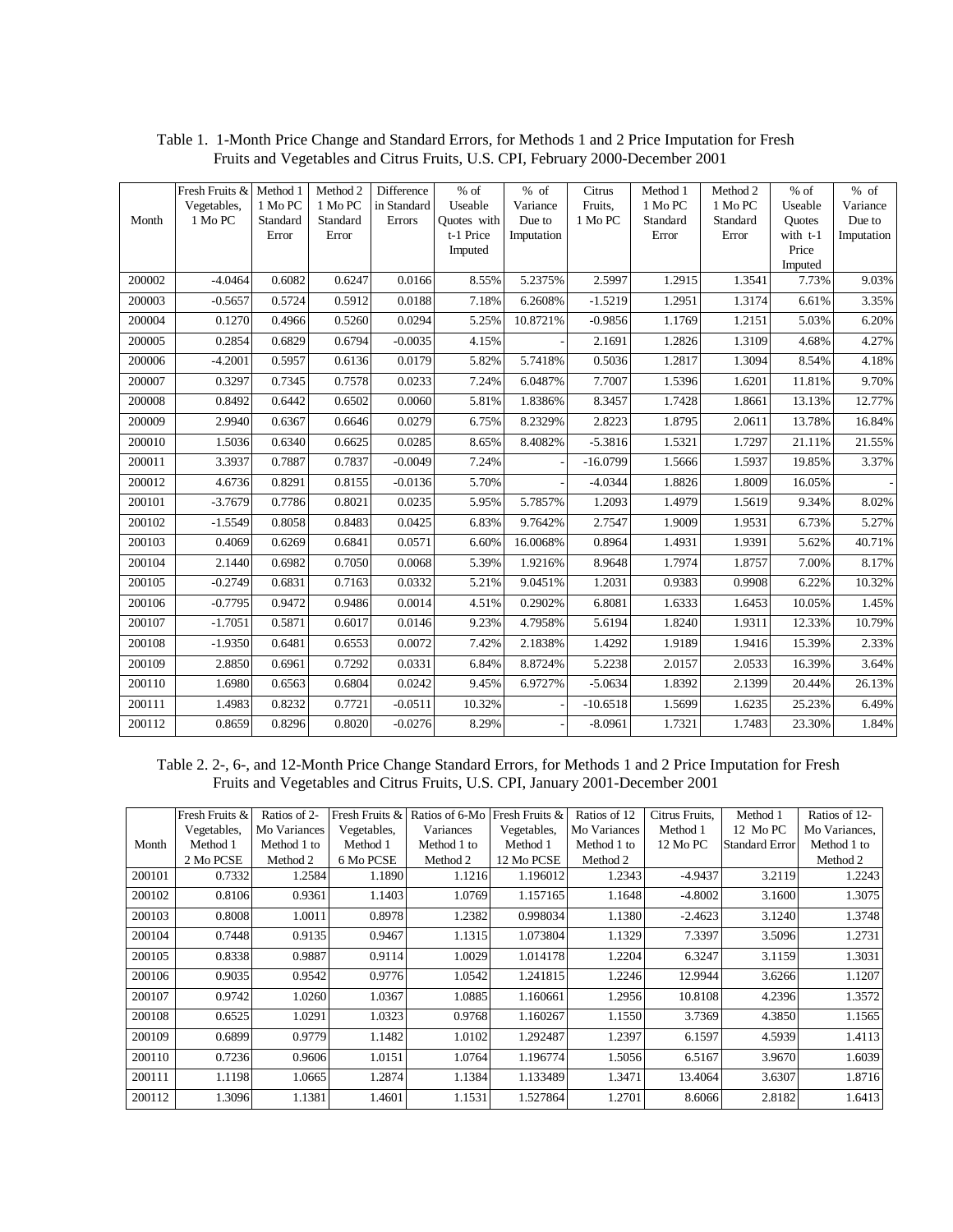aggregate over the 23-month interval of the study. It also includes the same summary for item stratum FK03, Citrus fruits, which exhibited a somewhat larger and more seasonal quote level imputation rate. From the table we can see that for 1-month price change at the area aggregate level, and particulary for FK03, the contribution of imputation to total variance varies from month to month and tends to track the degree of previous month price imputation that occurs. This effect is not surprising.

What was surprising, and indeed puzzling, was that this effect did not persist with longer intervals. Table 2 variance estimates, which use weighted index variances and covariances, have been inconclusive, however.

#### **5. Conclusions**

 The effect of previous price imputation on the sampling variance of short term index change in the CPI appears to directly depend on the degree of imputation that occurs. It appears highest, but at the same time, most variable, in months in which there is significant imputation, such as when seasonal items return to availability. In discussing this phenomenon, one must keep in mind the low level of reliability in

**Figure 1. Proportion of Im puted t-1 Prices and Ratio, M ethod 1 to M ethod 2 1-M onth Price Change Variance Estim ates, Fresh Fruits and Vegetables and Citrus Fruits, U.S. CPI, February 2000-Decem ber 2001**



gives estimates of Method 1 2-, 6-, and 12-month price change standard error for the 8-item aggregate, and separately for Citrus fruits for 12-month price change for the last 12 months of the study. Also given are the ratios of Method 1 and Method 2 variances, which are shown for the item aggregate in Figure 2. We see that for both the individual item and item aggregate, Method 1 12-month variances are 13% to nearly 90% higher. Examining 2- and 6-month price change estimates, we see that this effect begins to exhibit itself with even 2-month lag estimates, and becomes more pronounced as the length of the lag increases. This result seemed counter-intuitive, as the 1-month price change variances with Method 1 were generally consistently lower. This finding is currently being investigated. Preliminary analyses of Taylor linearized variance estimates produced at an index area with typically 1 (with 2 replicates) or a few more degrees of freedom. That this effect does not obtain with longer price change intervals is surprising, as it was expected that national aggregates of 38 index areas would have greater stability and that the effect observed in 1-month change would persist with chaining over successive months. Nevertheless, we are examining estimates for item strata, replicate samples for which one can have few observations. This remains a topic of active investigation.

## **6. Acknowledgments**

 The authors would like to thank Janet Williams and Alan Dorfman for their careful reading of this paper. The authors also thank Bill Cook and Gayle Brooks for